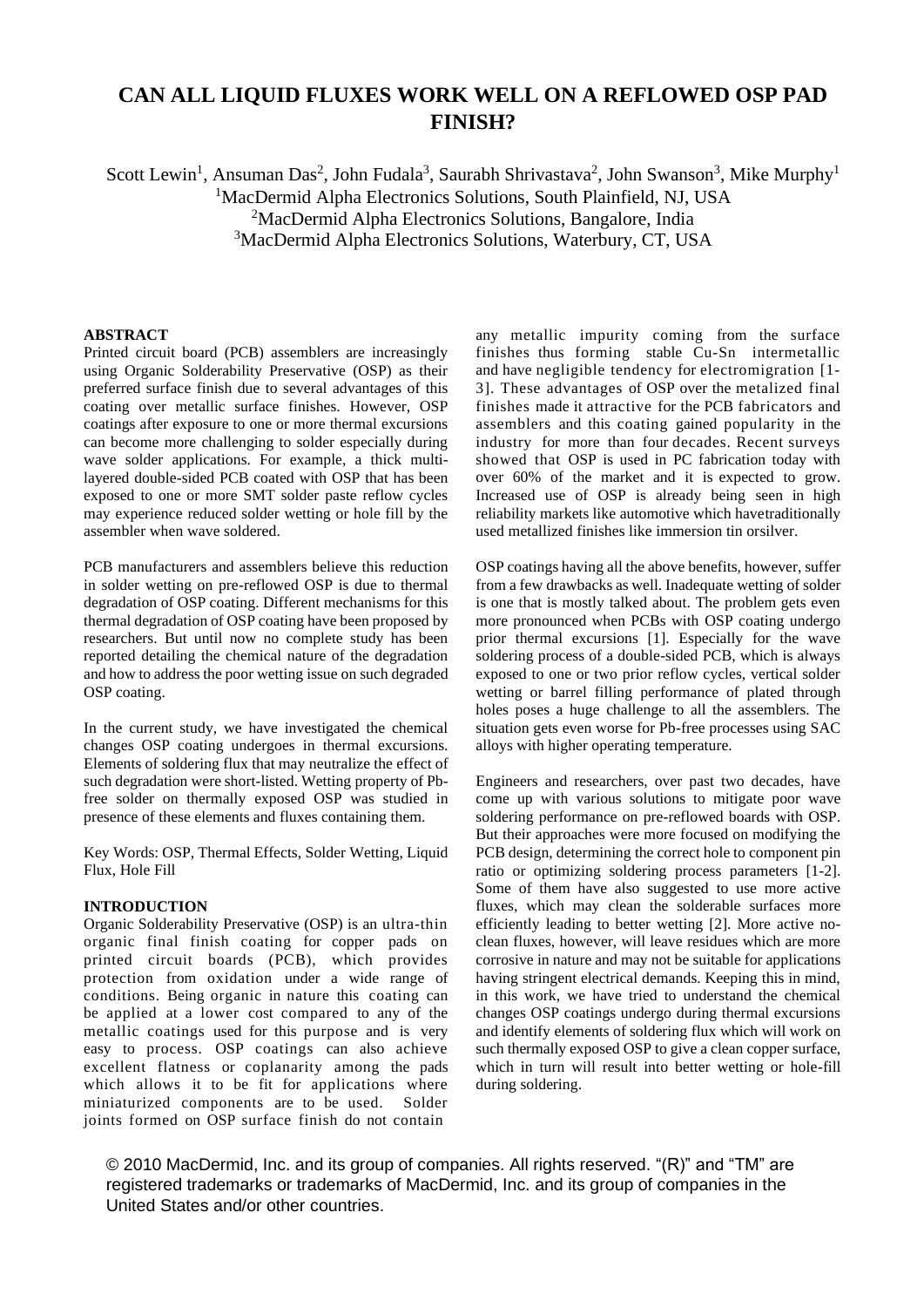# **CHARACTERIZATION OF OSP COATING**

As discussed earlier, OSP is an ultrathin coating on the copper pads on a PCB. This coating is achieved by dipping specially treated copper surface into a solution containing active OSP chemicals. A generalized diagram describing the steps involved in coating process of ENTEK PLUS HT has been shown in Figure 1 [4]. During this process OSP molecules attach themselves on the copper surface by forming co-ordination bonds with positively charged surface metal ions as well as by electrostatic attraction. As shown in Figure 1, the pre-coating step, just prior to final coating requires high pH environment. In this pH the top layer of the copper metal gets oxidized and forms a very thin oxide film on the base metal. Although a part of this film gets converted into copper ion in the final coating step and form co-ordination bond with the substituted benzimidazole molecules (OSP molecules), the rest of it remains at the interface of metal and organic layers of as coated OSP finish.





**Figure 2.** Schematic diagram of oxide thickening at Cu – OSP interface



**Figure 3**. Oxide thickness in OSP coating after different thermal excursions

When a copper pads of a PCB coated with OSP undergoes thermal exposures (baking or reflow), the oxide layer at the interface gets thickened depending on the nature of the exposure (Figure 2). The oxide layer formed under different thermal conditions was quantified using Sequential Electrochemical Reduction Analysis (SERA) in a separate work [5].

The results showed that the oxide layer consists of both  $Cu<sub>2</sub>O$  and  $CuO$  and it increases with the increase in exposure temperature or time (Figure 3). The same study also indicated that there may be a temperature range above which OSP coating softens and changes its morphology and during this transition phase OSP coating becomes less protective and allows external gas (oxygen) to penetrates through it which in turn increases the oxide layer thickness.

In the present work we have studied the morphology change of OSP coating after different thermal exposure by Atomic Force Microscopy (AFM). Three-dimensional AFM images (Figure 4) showed that as coated OSP surface consists of extensively large number of fine grained micropeaks which largely disappear after Pb-free reflow with the appearance of larger grain like features. This morphology change is not noticed if the coupons are exposed to 165 C or less, independent of time of exposure. These observations reinforce the hypothesis of coating softening above 165 C determined in the earlier study.

| <b>As Coated</b>                     | 2X Reflow (190C Peak) |
|--------------------------------------|-----------------------|
| $5 \mu m$                            | $5 \text{ µm}$        |
| Baking $(165C - 60$ min)             | 2X Reflow (250C Peak) |
| $\overline{\mathbf{3}}$<br>$5 \mu m$ | 5 um                  |

**Figure 4**. Three dimensional AFM images of as coated and thermally treated OSP coating

The obvious question here is "what type of changes in the organic layer result in larger grain morphology after OSP is exposed to high thermal conditions?". Images obtained from field emission scanning electron microscopy (FESEM) showed presence of small size random grains present on the surface of as coated OSP. These grains got converted into more ordered elongated fibre like structures when OSP coated coupons were subjected to standard Pbfree reflow in air or nitrogen environment (Figure 5). Appearance of such fibre like structures is possibly due to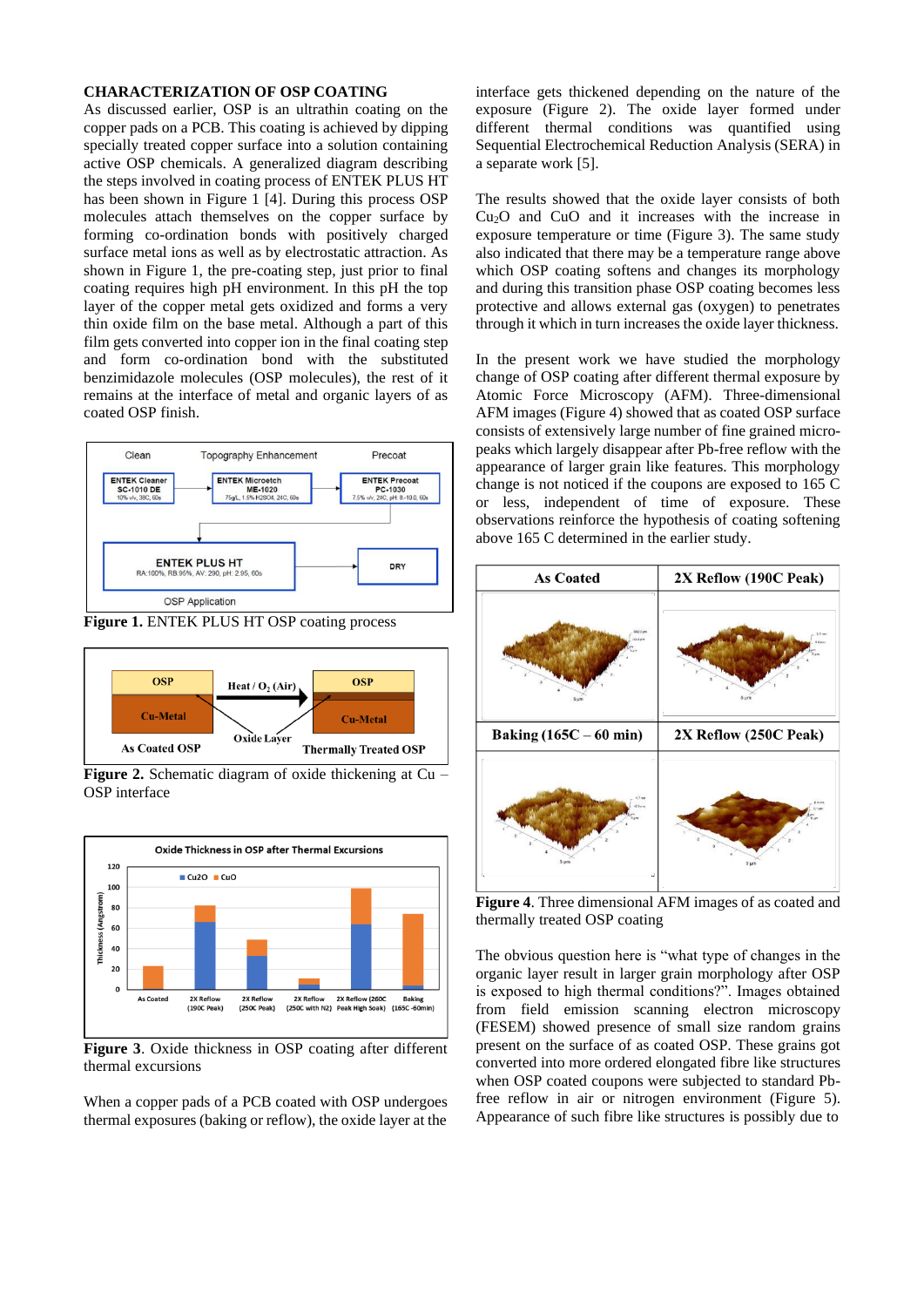the formation of supramolecular arrangements of substituted benzimidazole molecules via interactions of pielectrons of its aromatic rings [6-7].



**Figure 5.** FESEM images of as coated and a thermally treated OSP coating

Results obtained from the above studies draw us to the conclusion that when OSP coated PCBs undergoes thermal excursions, two main changes take place  $- (1)$  oxide layer at the organic metal interface thickens and (2) active OSP molecules which form the organic layer get rearranged to form supramolecular fibre like structures. Oxide thickening requires both heat and air (or oxygen to be precise) while fibre formation is affected by the elevated temperature alone.

# **OSP FLUX INGREDIENT INTERACTION**

Now with our understanding of the changes OSP undergoes after thermal excursion, we wanted to find what chemicals, often contained in liquid fluxes can overcome the effects of these changes and help the solder to wet on thermally exposed OSP. From our knowledge of chemistry, we understand organic solvents can dissolve the organic layer of the OSP coating. And we will need oxide removers (such as organic or inorganic acids, halides, halogens etc.) which will react with Cu<sub>2</sub>O and CuO to open up the pristine metal surface for the solder to wet on it and form the joint.

In soldering flux industry, few organic solvents are loosely termed as 'OSP cutters' because of their ability to dissolve OSP coatings. We looked at their chemical structures closely and found more solvents of similar structures with comparable other physical properties. In an attempt to pick the best 'OSP cutter' among these solvents, their OSP dissolution efficiency was compared. As coated and 2x reflowed laminates of fixed dimension with ENTEK PLUS HT finish were dipped in fixed volume of each of these solvents (at  $70 - 80$  C) separately in beaker and it was shaken manually for three minutes. OSP coating dissolved in the solvents was quantified by measuring the UV absorption of the resultant solutions at 270 nm. Similar dissolution of OSP was done in 5% aqueous HCl at room temperature and absorption was measured. 5% HCl can fully dissolve as coated ENTEK PLUS HT [4] and absorption value corresponding to this can be taken as 100% OSP concentration in the resultant solution. Absorption value obtained from any other solution can now be converted into relative percentage of OSP dissolved in that solvent.

Figure 6 shows the relative amount of OSP dissolved in different solvents as well as in 5% HCl. From the plot it is

easily understood that most of the solvents taken for this experiment can easily dissolve the organic layer of as coated ENTEK PLUS HT finish. But once the coating undergoes two standard Pb-free reflow in air, solubility of OSP in the solvents decreases drastically, except in solvent SOL1 and 5% HCl, which can dissolve 40-50% of the coating under the experimental conditions. Solvent SOL1 is known to be one of the strongest organic solvent and thus it can break down the supramolecular arrangement of substituted benzimidazole molecules in thermally treated OSP coating and solubilize it. On the other hand, strong acid like HCl can react with benzimidazoles, which are basic in nature and the resultant salt with higher solubility helps it to get dissolved in this medium.



**Figure 6**. Relative percentage of as coated and reflowed OSP dissolved in different solvents

So, if inorganic acids can dissolve thermally treated OSP via salt formation will organic acids be able to do the job. To confirm this 1% solution of two organic acids, commonly used as activators in soldering fluxes, were prepared in SOL3 (this solvent cannot dissolve thermally treated OSP coating). OSP dissolution and absorbance measurement were carried out these two activator solutions as earlier. OSP coupons as coated, reflowed in air and reflowed in nitrogen were taken for this study. Results showed that both the solvent – activator solutions can dissolve  $\sim$  80% of as coated OSP. But for the thermally treated OSP, while solvent can dissolve only 5-10% of it, activator solutions showed better efficiency, dissolving 20 – 30% of the OSP layer (Figure 7).



**Figure 7**. Relative percentage of as coated and reflowed OSP dissolved in solvent and activator solutions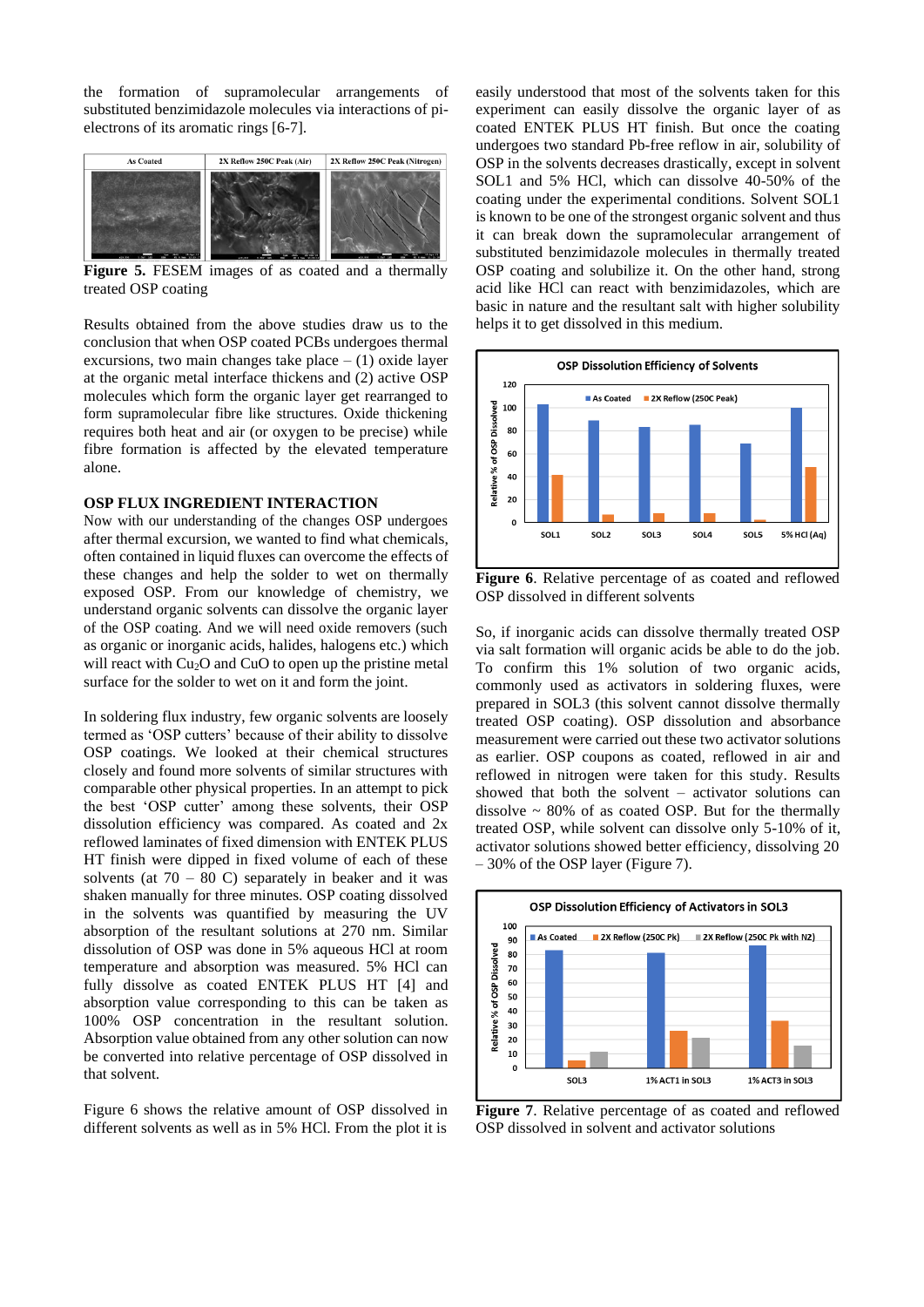Dissolving the organic layer, however, is only half of the job done. For solder to wet and forms a joint, the oxide film beneath the organic layer needs to be removed. Historically, organic or inorganic acids, halides, halogens etc. are used for this purpose and as a group are known as fluxing agents or activators. Here also, like the solvents, not all activators have same efficiency or activity to remove the oxide film from the metal surface. To understand how activators react with oxides, differential scanning calorimetry (DSC) was used. Since these reactions are acid – base type and they involve some amount of heat change, calorimetry is a very efficient tool to study such reactions. But limitation of the method is that we cannot put the thermally treated OSP coupons in DSC pan. In order to overcome this limitation, commercially available analytical grade cuprous and cupric oxides were used for this study. Mixture of oxide and activator (90:10 ratio) was prepared by dry mixing in a mortal pestle and was heated in DSC pan at 10 C/min ramp from room temperature to 300 C. A baseline DSC study of only activator was carried out to find if activator undergoes any heat change during this thermal ramp.

Representative DSC thermograms are shown in Figure 8 (a and b). DSC results reveal endothermic peaks for the only activator runs corresponding to the melting point of the activators. Additional exo- and endothermic peaks are observed for oxide-activator mixtures. These additional peaks we believe are resulting from the reaction between activators and copper oxides.



**Figure 8.** Representative DSC thermogram of activator copper oxide mixtures

A closer look at the thermogram also reveals one of the activators, ACT1 reacts with cupric oxide just after it melts around 140 C, while the other, ACT3 reacts with cuprous oxide at similar temperature after melting at 100 C. ACT3 also showed a smaller reaction exotherm around 220 C with cupric oxide. The results indicate that different activators

have affinity towards different oxides of copper and different activators react with a particular oxide at different temperature range. Thus, to efficiently remove the copper oxides from a thermally treated OSP coating, a mixture of activators is necessary, where different components will react with different oxides at different temperature zones resulting into a clean metallic surface which in turn will facilitate good solder wetting and subsequent joint formation.

### **WETTING OF SOLDER ON OSP**

Now with the knowledge on the flux ingredients require to remove thermally treated OSP, we wanted to evaluate their efficiency to wet solder. Few activators and solvents selected from above studies were shortlisted. A few combinations of these solvents and activators were prepared as shown in Table 1. Solder wetting evaluation were carried out on ENTEK PLUS HT coated copper coupons, also known as OC-3 coupons (Figure 9a). Malcomtech SWB-S2 wetting balance tester (Figure 9b) with SAC305 solder bath at 260C was used for all the measurements. Wetting property data were collected on both as coated and 2X Pb-free reflowed coupons. Solder score (S) for each measurement was calculated using the equation, S=  $[3.5 - T_0] + [4 - T_{2/3} - T_0] + [F_{\text{max}} \times 10]$ , where,  $F_{\text{max}}$ ,  $T_0$  and  $T_{2/3}$  stand for maximum force, time to zero wetting and time to reach two third of maximum force respectively [8].  $T_0$ ,  $T_{2/3}$  and  $F_{\text{max}}$  values were obtained from the instrument and solder scores (S) for each run were calculated using that data.

**Table 1**. Details of solvent activator combinations for wetting balance study

|                  | <b>Combination No</b> |     |         |     |     |     |     |                  |   |   |
|------------------|-----------------------|-----|---------|-----|-----|-----|-----|------------------|---|---|
|                  | 1                     | 2   | 3       | 4   | 5   | 6   | 7   | 8                | 9 | 1 |
| Ingredients      | Wt%                   |     | Wt% Wt% | Wt% | Wt% | Wt% |     | $Wt\%$   Wt%   W |   |   |
| ACT1             | 2.0                   |     |         |     | 2.0 | 2.0 | 2.0 |                  |   |   |
| ACT <sub>2</sub> |                       | 2.0 |         |     |     |     |     |                  |   |   |
| ACT3             |                       |     | 2.0     |     |     |     |     |                  |   |   |
| ACT4             |                       |     |         | 2.0 |     |     |     |                  |   |   |
| ACT5             |                       |     |         |     |     |     |     |                  |   |   |
| ACT6             |                       |     |         |     |     |     |     |                  |   |   |
| SOL <sub>1</sub> |                       |     |         |     |     |     |     |                  |   |   |
| SOL3             |                       |     |         |     |     |     |     |                  |   |   |
| IPA              |                       |     |         |     |     |     |     |                  |   |   |
| L                |                       |     |         |     |     |     |     |                  |   |   |



**Figure 9**. OC-3 coupons and Malcomtech SWB-S2 wetting balance tester

As solder score plot (Figure 10) shows that all solvent  $$ activator combinations except 7 have excellent wetting properties on as coated OSP. All these combinations have solder score above 5.93, which represents a passing solder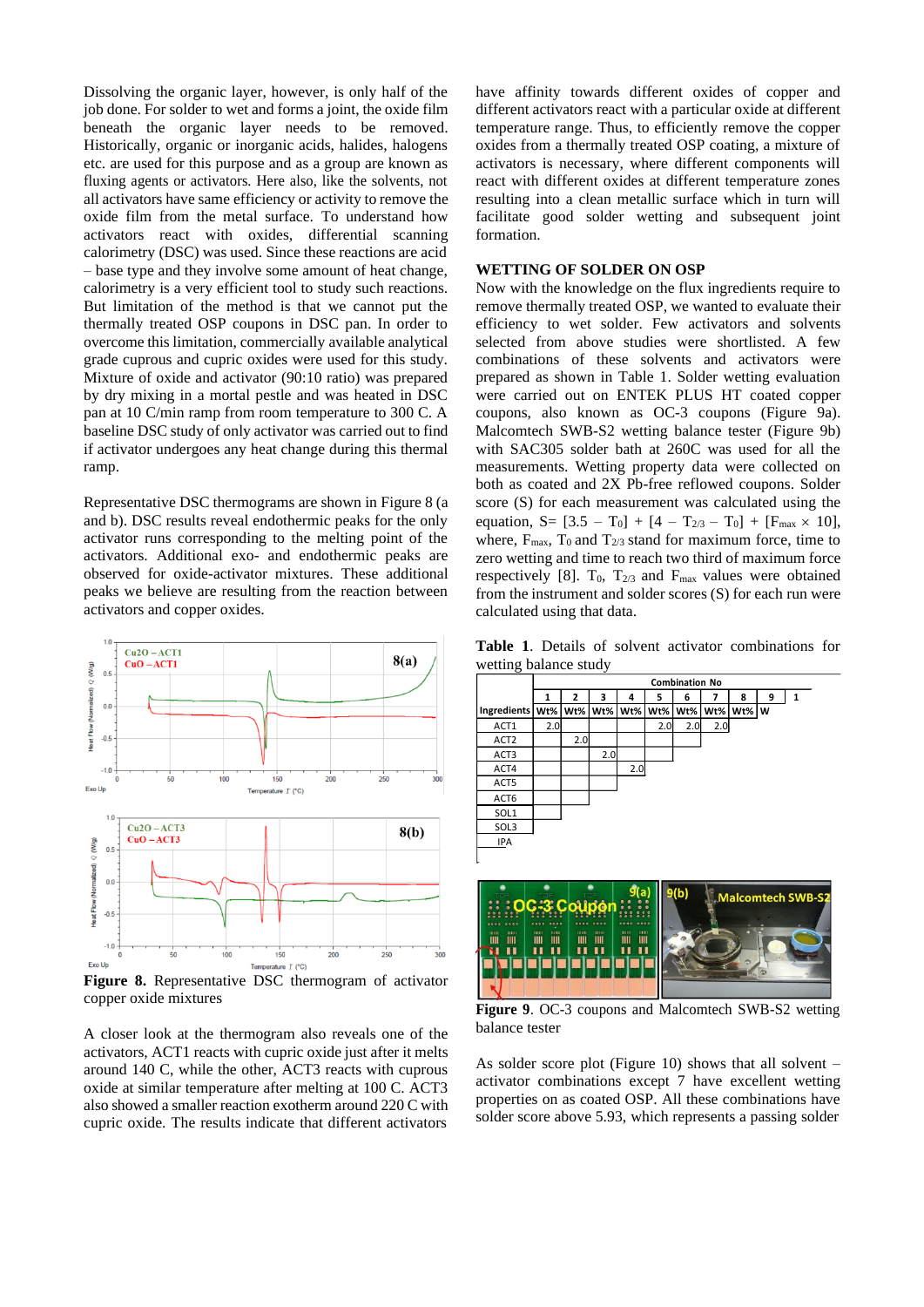score, calculated from Set A requirements of IPC J-STD-003C. However, when tested on 2X Pb-free reflow OSP coupons, solder scores for only a few combinations were found to be greater than 5.93. Which means only these solvent – activator combinations were able to remove the thermally treated OSP coating effectively and thus aiding the spread of solder on clean copper surface. Use of such solvent – activator combinations in fluxes impart superior wetting performance to those products. Solder score data obtained from such simple wetting experiment helps flux formulators to shortlist ingredients to develop new products with best in class wetting on pre-reflowed OSP.



**Figure 10.** Solder score plot for solvent – activator combinations

Another interesting observation from this experiment is that whenever a secondary solvent is used – solder scores of those combinations have declined. Combinations 7 and 8 contain the same activator as combination 1 with addition of two different secondary solvents and combination 11 have same activator as 10 with same secondary solvent used in combination 7. We have seen in the earlier section that these solvents can remove thermally treated OSP. Authors assume this anomaly or results between two set of experiments is due to the partial drying of the coupons during wetting balance experiments. The wetting balance instrument does not have an efficient preheat system to dry all the volatiles like secondary solvents. Whenever a partially dry coupon is dipped in the solder bath, the volatiles present in coupons dilutes the activator system, which in turns results into poor activity. These volatiles also spatter when coupons are immersed into the bath, disturbing and delaying the wetting process. Wetting balance is an excellent tool to screen the efficiency of activator systems for fluxes, but it may not be the most reliable method to compare flux performance. Especially many of the modern fluxes, used in Pb-free processes as they contain secondary solvents to preserve their activity at higher temperatures. For these fluxes we need to use more complex evaluation processes like wave or selective soldering to compare the activity and other properties.

**Table 2**. Details of activators and solvents present in commercial fluxes taken for wave soldering performance

| <b>Flux</b> | <b>Solvent - Activator Combination Used</b> |
|-------------|---------------------------------------------|
|             | Combo 3                                     |
|             | Combo 5                                     |
|             | Combo 5                                     |
|             | Combo 6                                     |
|             | Combo 5 + SOL3                              |
|             | Combo 11                                    |

To verify this, we selected few commercially available liquid fluxes containing some of these activator – solvent combinations. Details of the solvents and activators present in the fluxes are described in Table 2. Wave soldering performance of these fluxes were benchmarked on a 2.4 mm thick 6-layer PCB having ENTEK HT PLUS pad finish. PCBs were subjected to air reflow twice prior to wave process. Wave soldering were carried out on ERSA Power Wave machine using SAC305 bath at 265C. Flux loading for all the fluxes were controlled in such way that activator amounts on the board remain constant. Wetting performance of the fluxes were evaluated by comparing the x-ray images of the PCI connector barrel filling (Figure 11).



**Figure 11**. X-Ray images of PCI connectors showing the barrel filling for different fluxes

From the barrel fill images, it is very clear that Flux A containing solvent – activator combination 3 has the worst performance among the fluxes. Flux B and C with solvent – activator combination 5 and Flux D with combination 6 showed excellent barrel filling. Wave soldering performance of these fluxes corroborates the results obtained in wetting balance experiments. But with addition to these, Flux E having solvent SOL3 and activator combination 5 and Flux F with combination 11, also demonstrate soldering performance equivalent to flux B, C and D. For fluxes E and F, secondary solvent is helping the